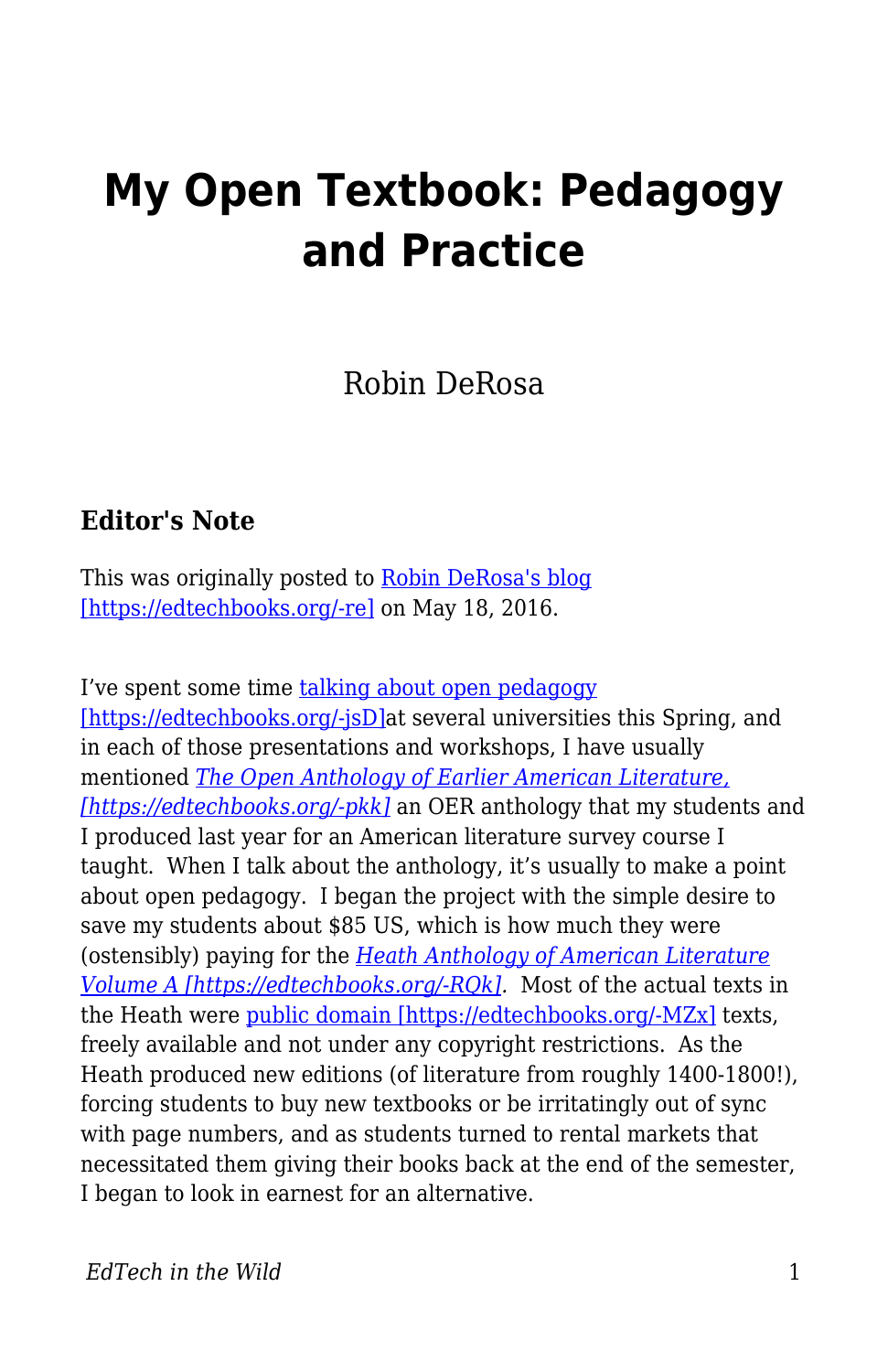I launched the open textbook project over a summer, and because I teach at a public university where I had no easy access to graduate assistants or funding, I hired a bunch of undergrad students and recent alums, and paid them out of my own pocket to assist me. Turns out, most of them were willing to work for free (I didn't let them, though what I paid was low because it was all I could spare), and turns out the whole endeavor of building the work turned out to be transformative to my own pedagogy and to the course that followed. I want to share here the nuts and bolts of how we built the textbook, and reflect on how it affected the pedagogy that surrounded the book.

#### **Building the Book**

I have basic WordPress experience, and since I am too busy with teaching to explore every cool new thing I'd like to, I wanted to stick with an easy tool to build the book. I settled on [Pressbooks](http://pressbooks.com/) [\[http://pressbooks.com/\]](http://pressbooks.com/), which is a very simple, WordPress-based platform. If you are somewhat tech-savvy and comfortable playing around with things, you could definitely teach yourself the basics in an hour or so. I opened a free account and set up a framework for the book. Every section would feature a primary-source public domain document from the period, as well as an introductory context-setting piece.

| <b>Tour</b><br><b>Name</b> | <b>Author of Vinck Title of Work</b>                       |                                                                                        | Mad Link                                                                                                                                  | Explain haw you know this text is public.<br>domain or licensed for sharing/remising                                                                                | <b>Netes</b>                                                                                                                                 | Approved<br>by Robin |
|----------------------------|------------------------------------------------------------|----------------------------------------------------------------------------------------|-------------------------------------------------------------------------------------------------------------------------------------------|---------------------------------------------------------------------------------------------------------------------------------------------------------------------|----------------------------------------------------------------------------------------------------------------------------------------------|----------------------|
| Ex.<br>Robin<br>Defense    | <b>Equiero.</b><br><b>Clauda's</b>                         | The Interesting<br>Nameline of the<br>Life-of Chaudah<br>Equiano, Or<br>Gustavus Vassa | http://www.put<br>enberg.org/file<br>6/15099/1538<br>9-y15398-h.h.<br><b>THE</b>                                                          | This is in public domain, and available<br>through Project Gutenberg, Here's the link to<br>proof that it's public domain:<br>http://www.gutenberg.org/ebooks/15399 | Many more rensions<br>available at the<br><b>Project Guleritery</b><br>site:<br>Misc/www.gutesberg.<br>ergisbooks/15390                      |                      |
| Olivia<br>han              | Cabeza de<br>Vaca, Alvar<br>Numer                          | The Journey of<br><b>Alver Hurley</b><br><b>Cabesa De Mela</b>                         | https://archive<br>arged many's<br>mexibium<br>utilizar teys<br>falsamultin d<br><b>MADE</b>                                              | This is in the public domain because it is well<br>over the death of the author and the<br>translator.                                                              |                                                                                                                                              | ø                    |
| <b>Bethany</b><br>언어       | De Otamin,<br>Arthurian<br>GROUP WITH<br><b>HOPI TRIME</b> | Inst sure - It's<br>his account of<br>the Prushin<br><b>Revolt</b> 3                   | The Pueblo<br><b>Rewall Doe</b><br>Antonio de<br>Chemica<br>letter to Fray<br>Francisco-de<br><b><i>Ponta</i></b><br>September 6.<br>1902 | The copyright was not renewed and the text<br>is in the public dismatri-                                                                                            | Historical Documents<br>relating to Alew Mexico,<br><b>Manuel Planaces, and</b><br>Accorded Marcha St.<br>1733, ppf, 8P<br>C. W. Hackett, ad | æ.                   |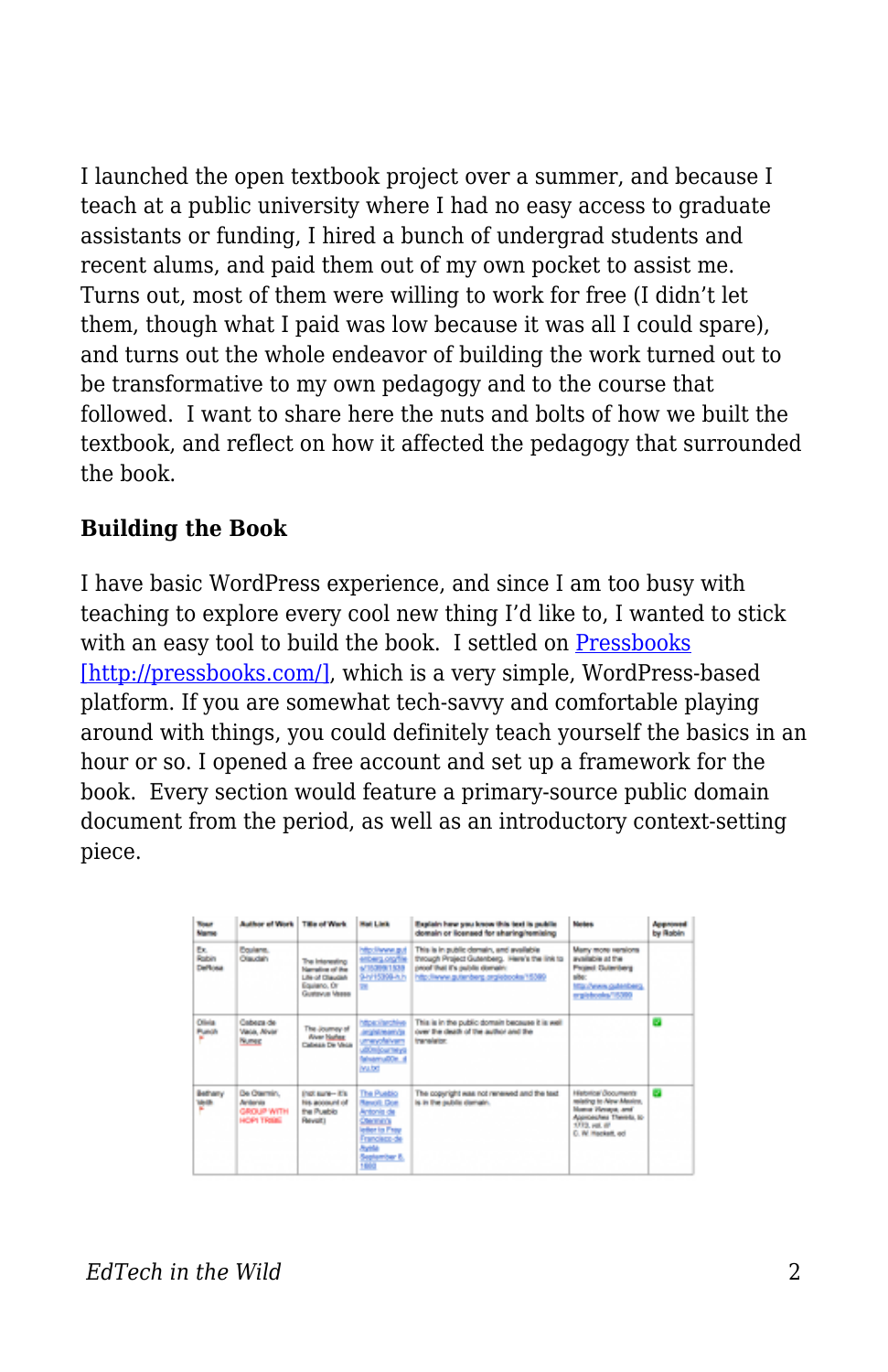I created a GoogleDoc and posted a call for research assistants on the undergraduate English Department Facebook group at my university. Research Assistants (RAs) were paid \$10 for every public domain text they retrieved and documented, and we tracked it all in the GoogleDoc. Each RA was also paid to complete a basic training on copyright and open licensing, so they understood the definition of "public domain" and understood how to ascertain whether a particular digital version of a text was under copyright.

We started with the main texts that I wanted to cover in the course. based on what I had covered in the past using the Heath and other anthologies. Together over the summer, eight of us built the initial skeleton of the anthology: seven undergraduates (or recent alums) and me. In most cases, students provided the texts, and I edited and excerpted them myself, and then I loaded them into Pressbooks. When the Fall came, the course started and I introduced our rudimentary textbook to the crop of enrolled students, many of whom were aware of the project because their friends had participated in creating the book so far.

What the book still lacked, which my undergraduates really wanted, was the front matter that is conventionally included at the beginning of each text, which generally provides historical and biographical context to help students engage more fully with the primary documents. So students in the course signed up to [create these](http://openamlit.pressbooks.com/chapter/introduction/) introductions [https://edtechbooks.org/-sB]] as we went through the course. Generally, they submitted them in time for the class to use them when we covered the text in the syllabus, but they also often revised them after we discussed the text in class if they thought they could improve them. Students also did editorial work on the primary documents, particularly in terms of modernizing spelling, which was a helpful exercise for them in terms of learning how to read original early documents, but also helpful to future students, who can now read the texts more quickly in the modernized versions; in one case, [this version is the only openly-licensed modernized version](http://openamlit.pressbooks.com/chapter/new-english-canaan-excerpt/)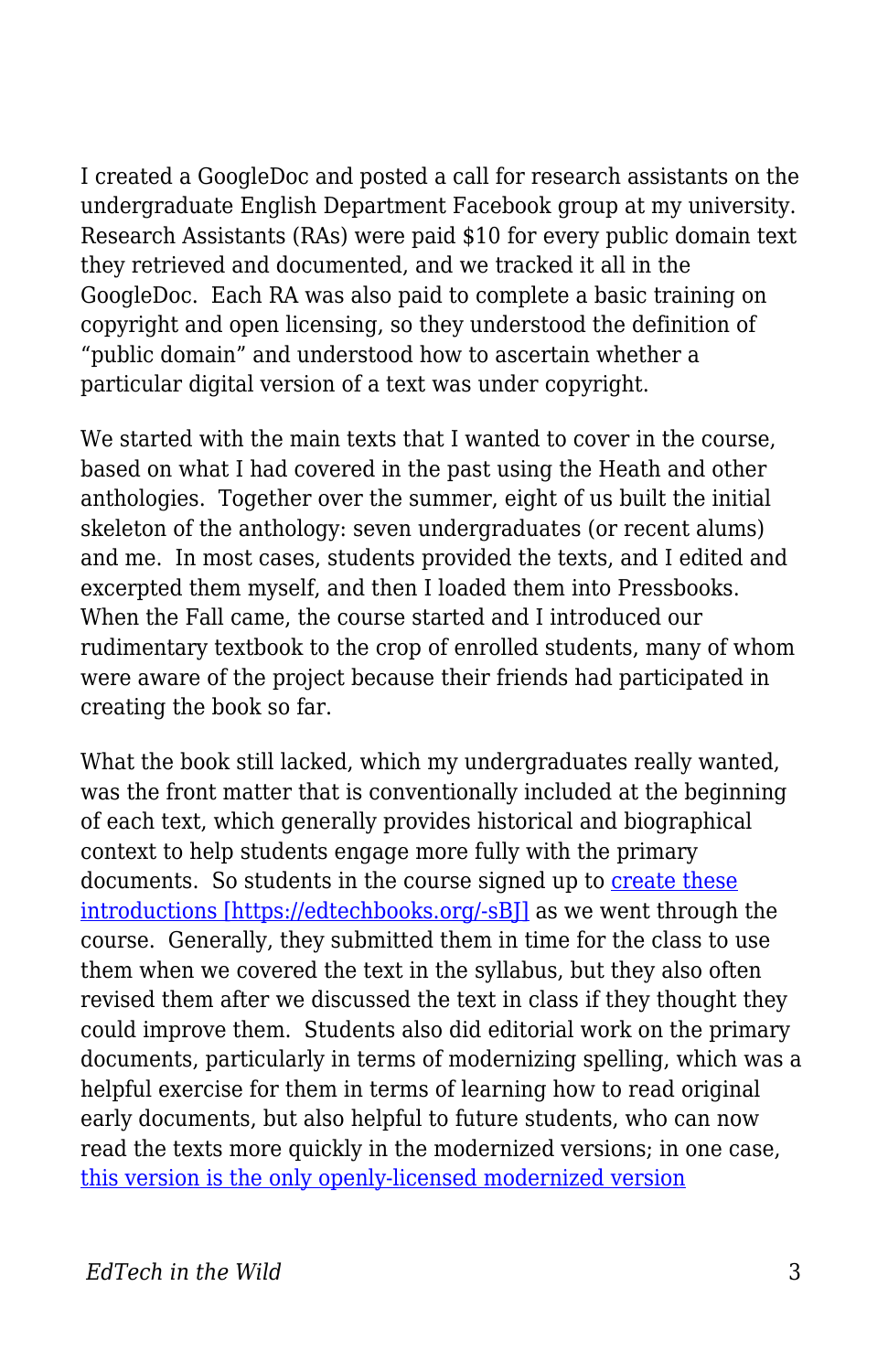## [\[https://edtechbooks.org/-NNw\]](http://openamlit.pressbooks.com/chapter/new-english-canaan-excerpt/) of the text that currently exists.

In addition, students occasionally produced [short films](http://openamlit.pressbooks.com/chapter/introduction-6/) [\[https://edtechbooks.org/-ooz\]](http://openamlit.pressbooks.com/chapter/introduction-6/), discussion questions, and assignments related to the primary texts, and I have begun uploading those into the anthology as well. I am transitioning to a new department this summer, and doubt I will have time to really stick with this project (anyone can pick it up, of course, but I am also hoping to formally pass it to someone who will commit to building it out), but it's easy to see the possibilities of how the collection could grow, and how the students could continue to add additional interactive materials.

So many of you are thinking, "That's great, but my field isn't comprised of public domain literature that I can just copy and paste into a book." Well, let me tell you about my second textbook project! The book I am currently working on is a different animal altogether. It's designed for Interdisciplinary Studies students, and will include foundational theory as well as research methodologies and a new vision for the field that integrates open pedagogy into interdisciplinary scholarship. I started working on the book last year in my courses by asking students to blog about different topics we covered. They [assimilated ideas from outside readings](https://katerburgess.wordpress.com/2016/04/11/a-larger-whole-complex-systems-in-ids/) [\[https://edtechbooks.org/-zPW\]](https://katerburgess.wordpress.com/2016/04/11/a-larger-whole-complex-systems-in-ids/) (all properly cited), from my lectures, and from active learning projects that we did. They also wrote about their own [customized majors \[https://edtechbooks.org/-ktU\]](http://meglosuda.com/uncategorized/interdisciplinary-statement-of-purpose-essay/) and [applied capstone projects \[https://edtechbooks.org/-Hyq\]](https://officialmarinaphillips.wordpress.com/2016/05/03/project-paper-treating-anxiety-with-dance-and-movement/) (servicelearning/experiential/partnership-based) and how it all tied in with the foundational theories of the field.

I just received a small grant from the University System of New Hampshire to develop this textbook. This summer, the plan is to take the student-created content (all of which is cc-licensed) and drop it into a Pressbooks shell much the way we did with the public domain literature in the anthology project. And in the Fall, students in the Interdisciplinary Studies (IDS) intro course will edit that material,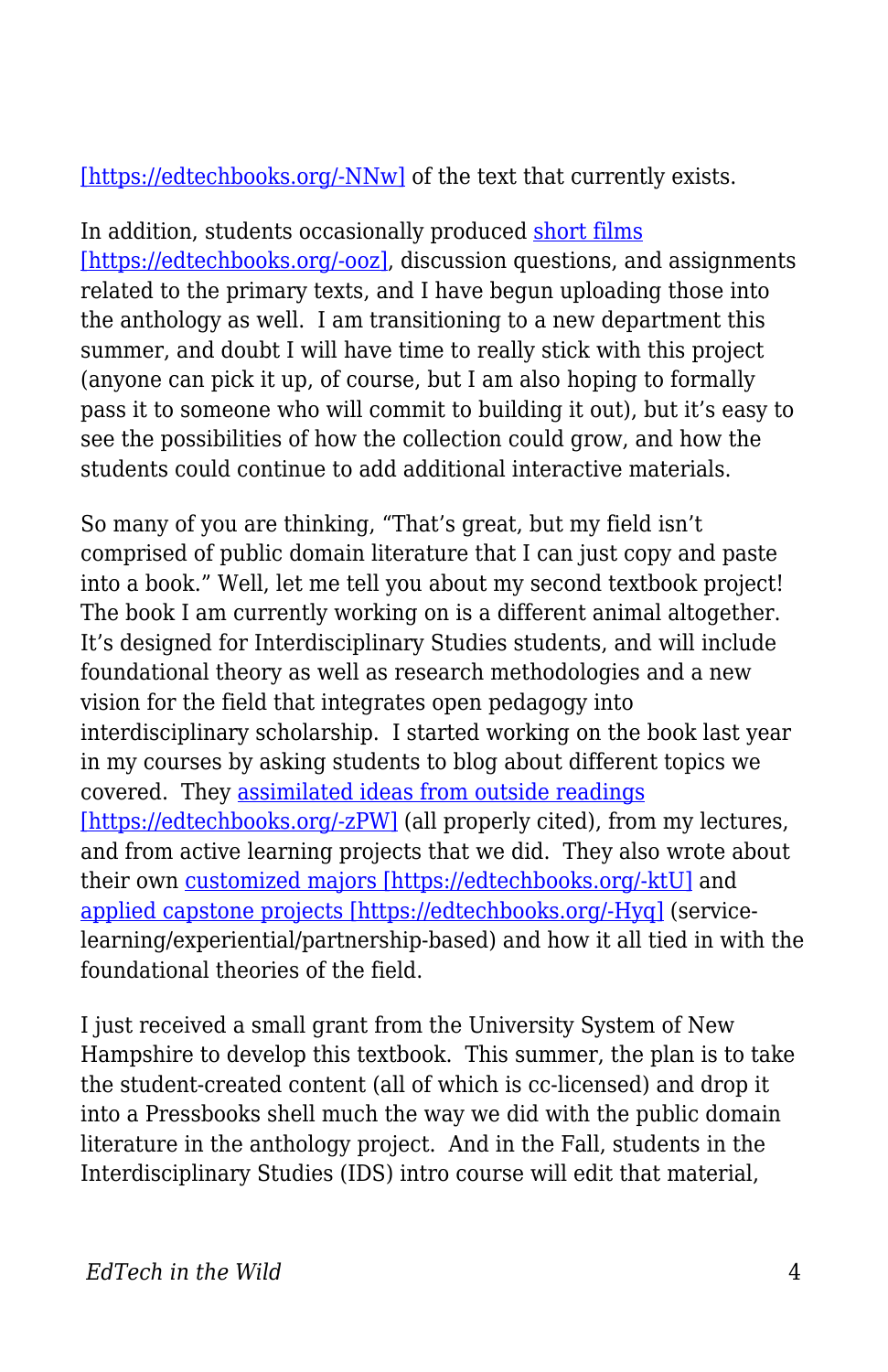create glossaries and short introductions, add assignments and writing prompts, and in-load multimedia supplements. In the Spring, the capstone students will augment the sections that relate to the practice of IDS in their field experiences, and link [their own websites](https://christinemcelreavy.wordpress.com/about/) [\[https://edtechbooks.org/-Rsm\]](https://christinemcelreavy.wordpress.com/about/) (we call them "ePorts") into the book to demonstrate how different principles get applied in their curricula and practica. Students will also help me curate resource links for further reading, and locate other openly-licensed articles to import into the book.

People often ask me how students can create textbooks when they are only just beginning to learn about the topics that the textbooks cover. My answer to this is that unlike many other scholarly materials, textbooks are primarily designed to be accessible to students– to new scholars in a particular academic area or sub-specialty. Students are the perfect people to help create textbooks, since they are the most keenly tuned in to what other students will need in order to engage with the material in meaningful ways. By taking the foundational principles of a field– most of which are not "owned" by any prior textbook publisher– and refiguring them through their own lens, student textbook creators can easily tap their market. They can access and learn about these principles in multiple ways (conventional or open textbooks, faculty lecture and guidance, reading current work in the field, conversations with related networks, videos and webinars, etc.), and they are quite capable, in my opinion, of designing engaging ways to reframe those principles in ways that will be more helpful to students than anything that has come before.

In other words, whether your subject matter will be made up of public domain literature or not, your students can help you create a textbook in most any field. Here are some practical reminders that might be helpful:

1. There is no rush! Don't worry about producing a beautiful, flawless textbook. Build it in stages across multiple years, and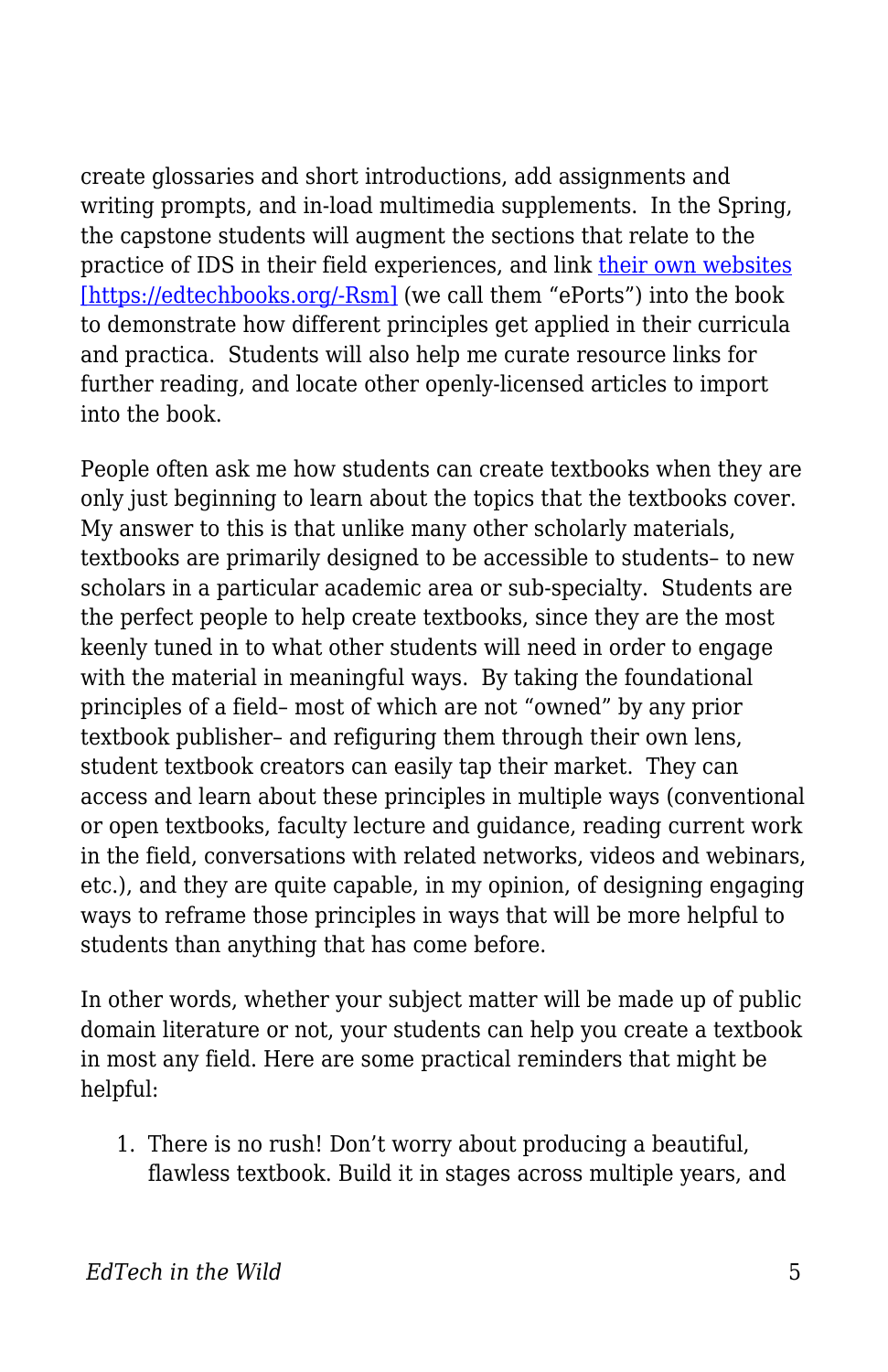let different cohorts of students contribute in different, layered ways. Make no claims to perfection. Your textbook is a work-inprogress, and it will continually improve as learners engage with it.

- 2. Academic labor is labor. Students can help build the textbook if it's a meaningful part of the learning process in a class. Outside of that, find funding sources to support students or instructors who want to assist with the development of the project.
- 3. You don't need to be a tech guru to do this. Learn [how to](https://creativecommons.org/choose/) [openly license your book \[https://edtechbooks.org/-iP\]](https://creativecommons.org/choose/) and learn how to get it online so folks can access and share it. Make sure you understand copyright issues so you can assure that everything in your book is freely available for you to use. The library is probably your best first stop for licensing questions, and your academic technology folks can assist you with getting a Pressbooks or website set up to host your textbook.

## **The Effects on Pedagogy**

Ok, so now that stuff is out of the way, let's talk pedagogy. The \$85 dollars that I saved for each of my students seemed to be the least of what was exciting to me about the open anthology (and that was pretty exciting, given that many of my students struggled to afford our previous book– to the point that it often took them weeks to raise enough funds to get their own copy). Let me start by telling you that no student in any of my classes ever told me that they loved our Heath anthology back when I was using it. In sixteen years of teaching the course, no student every remarked on a course evaluation that our anthology was the best part of the class. They tolerated it, often liked the helpful glosses, and sometimes loved the literature itself. But a textbook is a textbook, and they saw it as neutral at best, uninspiring or frustrating at worst. I didn't really set out to make a better textbook. I was just looking to replace a textbook and save some cash for strapped students. Boy, did I underestimate the power of the open textbook.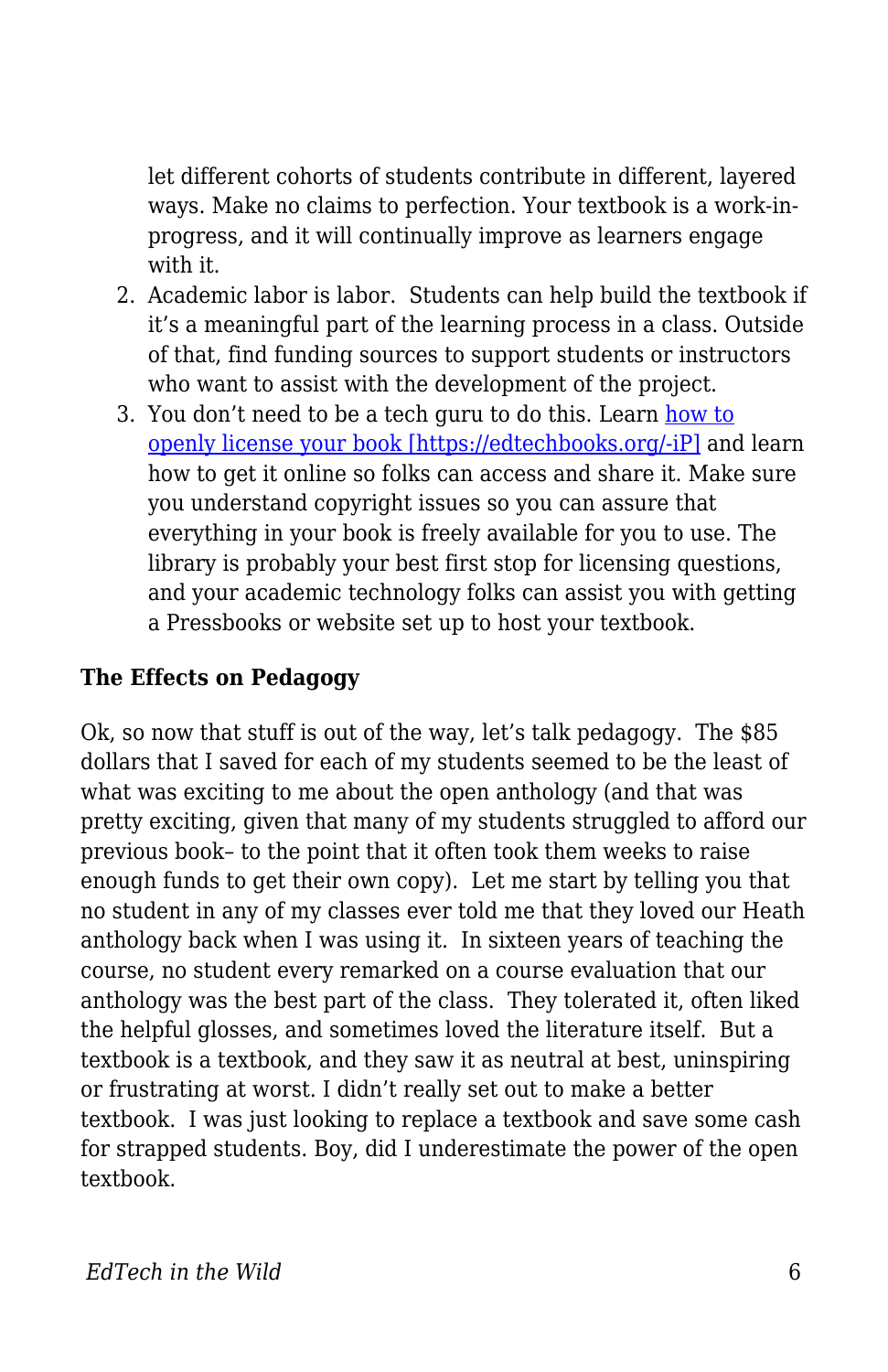As students and alums worked with me over the summer to create that first skeletonic text, it was clear something amazing was happening. The students immediately seemed invested in the project– almost like they were, well, writing a book with me. To me, the work seemed sort of second nature, since I often write for publication. But for my students, the idea that they were creating something that would be read/used by a different cohort of students a few months later was a truly novel and thrilling concept. They repeatedly volunteered to work for free (I resisted this), and they still sometimes inquire about whether there are roles they can play now that the book is at its next stage of development. When the students in the class started working with and contributing to the book, they often made comments about liking our textbook! But by getting to contribute to the book, make curatorial decisions about the kinds of texts to include, and frame the work in their own words, they seemed more connected to the textbook itself, more willing to engage with it. Here's a [short video \[https://edtechbooks.org/-VIF\]](https://www.youtube.com/watch?v=90jgIU6wzmE&feature=youtu.be) featuring several of my students, which explores their experience of using OER and engaging in open pedagogy-based learning.

I also did something else that I think made a big impact on the class. I was sensitive to the fact that our new textbook would be digital, and that most students would not want to use up their print quotas by printing it out. I had read all the same stuff you have probably read about how [READING OFF A SCREEN IS BAD](http://www.medicaldaily.com/e-books-are-damaging-your-health-why-we-should-all-start-reading-paper-books-again-317212) [\[https://edtechbooks.org/-ZoVB\]](http://www.medicaldaily.com/e-books-are-damaging-your-health-why-we-should-all-start-reading-paper-books-again-317212) and [TAKING NOTES ON A LAPTOP](https://www.washingtonpost.com/news/wonk/wp/2016/05/16/why-smart-kids-shouldnt-use-laptops-in-class/) [IS BAD \[https://edtechbooks.org/-Xcm\]](https://www.washingtonpost.com/news/wonk/wp/2016/05/16/why-smart-kids-shouldnt-use-laptops-in-class/), but it occurred to me that both of these things have to do with the fact that we spend so little time parsing the differences between reading off a screen and reading print, and so little time examining how digital notetaking differs from handwriting our notes. My hunch is that it's not that screen reading or digital notetaking are worse for learning, but that we don't talk enough about what the digital texts enable that might be quite different from what is enabled by print. So I started the class with  $a$ [consideration of the problems \[https://edtechbooks.org/-gxh\]](http://www.newyorker.com/science/maria-konnikova/being-a-better-online-reader) and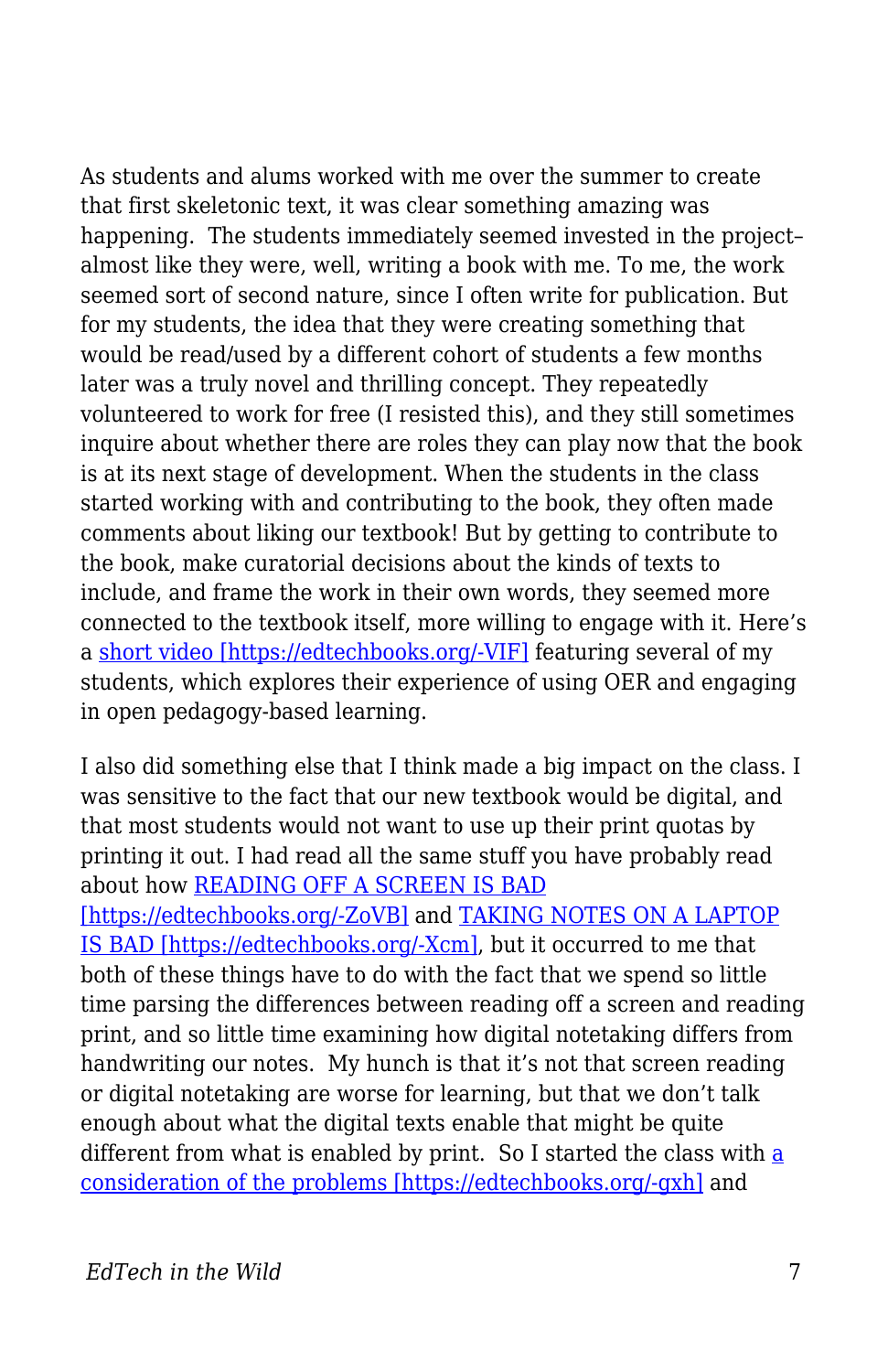potential of moving to digital texts, and with a challenge to the class to try to produce our own work–even our notes on the text– digitally, even if that felt awkward. We would assess at the end of the course which digital tools we would continue to work with and which we would jettison in favor of a return to the analog.

| thus covered thenselves that we night not got sight<br>of them, and others were on the fallon timbers. They                                                                                                               | C Public -                                                                                             | 0, 1, 0, 1                                                            |  |
|---------------------------------------------------------------------------------------------------------------------------------------------------------------------------------------------------------------------------|--------------------------------------------------------------------------------------------------------|-----------------------------------------------------------------------|--|
| drows thair arrows with such cifect that they wounded<br>nany non and horses, and bafers we got through the                                                                                                               | Show all 62 annotations                                                                                |                                                                       |  |
| lake they took our guide. They now followed, on.<br>m<br>deamoning to context the passage ; but our coning out.<br>afforded no relief, nor gave us any better position ;<br>$\overline{\phantom{a}}$                      | <b>AMOWNTTS</b>                                                                                        | ? months ago                                                          |  |
| when we wished to flight them they retired immedi-<br>stely late the late, whence they continued to wound<br>our men and beasts. The Governor, second this, con-                                                          | I regard was an arrow that had antered the butt of an electe the<br>depth of a spen.                   |                                                                       |  |
| sanded the cavairy to dismount and charge the 25-<br>diams on fact, Accordingly the Comptraller alighting<br>with the rest, attacked then, when they all turned                                                           | If a city/outs that the author and his man are suite atraici and threatened by<br>I'm railve americans |                                                                       |  |
| and ran into the lake at hand, and thas the passage<br>was quined.                                                                                                                                                        | 1.90%<br>- SMotivier13                                                                                 | 4x regis = < max<br>7 months ago                                      |  |
|                                                                                                                                                                                                                           | be on the delivres.                                                                                    | I wish they could just communicate (Both sides are obviously going to |  |
| June of our men were wounded in this conflict, for<br>whom the quod armor they ware did not avail. These<br>were those this day who swere that they had soon two<br>red oaks, each the thickness of the lower part of the | <b>Space II</b>                                                                                        | 9. Festy 10 Share                                                     |  |
| leg, pierced through from side to side by arrows ; and<br>this is not so much to be wondered at, considering                                                                                                              | <b>ITM 1006</b>                                                                                        | ? months ago                                                          |  |
| the power and skill with which the Indians are able to<br>project than. I myself saw an arrow that had ontered<br>the butt of an als to the depth of a span.                                                              | I regard was an arrow that had antered the butt of an electe the<br>depth of a spen.                   |                                                                       |  |
| The Indiana we had no far seen in Florida are all<br>archeon. They go ushed, are large of body, and ap-<br>pear at a distance TXe clasts. They are of admirable                                                           | at least in this ract they creck the indian's skills                                                   | The Plancky P.C. Schools                                              |  |

Annotated with Hypothes.is

So I added an app called ["Hypothesis" \[https://hypothes.is/about/\]](https://hypothes.is/about/) to the course, which allows readers to take notes on the text digitally. Because we set our notes to "public," students in my course (and in other courses at other colleges!) could see [each others' annotations](https://via.hypothes.is/http://openamlit.pressbooks.com/chapter/anno-dom-1642/) [and comment on them. \[https://edtechbooks.org/-RTc\]](https://via.hypothes.is/http://openamlit.pressbooks.com/chapter/anno-dom-1642/) Almost immediately, we all realized that it wasn't the *digital* quality of the notes that was engaging; it was the *social* quality of the notes. Suddenly, our student-created textbook was turning into a cacophonous, heteroglossic tapestry of voices talking to each other about the literature. While it may very well be true that taking notes longhand can help students recall specific detail more effectively than taking notes on a laptop, the question of how digital annotation of a text differs from hand-written annotation seems distinct, and there is no question that there were certain dimensions that opened up when we allowed the annotations–allowed ourselves– to talk to one another within the context of the close reading.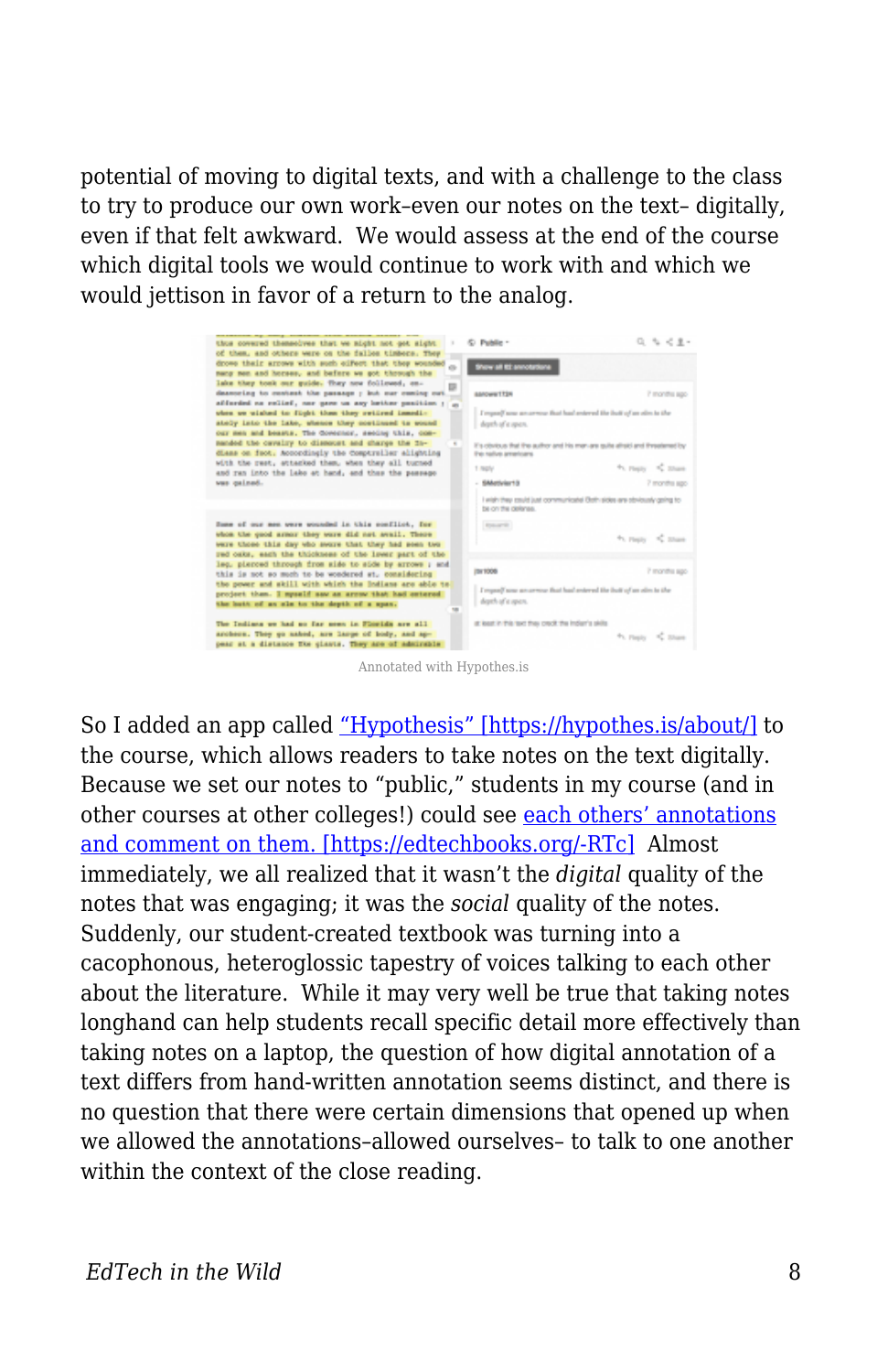When I finally had time to sit down and take stock of what was happening, I realized a few things.

- The open textbook allowed for student contribution to the "master text" of the course, which seemed to change the whole dynamic of the course from a banking model (I download info from the textbook into their brains) to an inquiry-based model (they converse with me and with the text, altering both my thinking and the text itself with their contributions).
- The digital textbook meant they all had the book on Day 1 and nobody was behind, which seemed to level the playing field so we were all contributing more evenly than I had seen in the past.
- The fact that there were no limits on the kinds of things we could add into the textbook seemed to engender creativity in students, and allowed them to play to their strengths in figuring out what they brought to the table. This looked more like a realworld group project, in which team members would be asked to bring their talents to bear on some task.

As all of this became more evident to me, I began to be more concerted about playing up the open pedagogy that was developing. I became more reliant on Twitter as a tool in our class, and worked to develop the class community on our course hashtag, with the idea that letting students feel connected to each other outside of class would help them begin to engage with the work more as scholars and less as students. I opened Twitter chats with working scholars, tweeted links to their own student blogs when they interested me (we worked mostly outside of the LMS), and encouraged them to share their own work across whatever social media platforms they enjoyed using.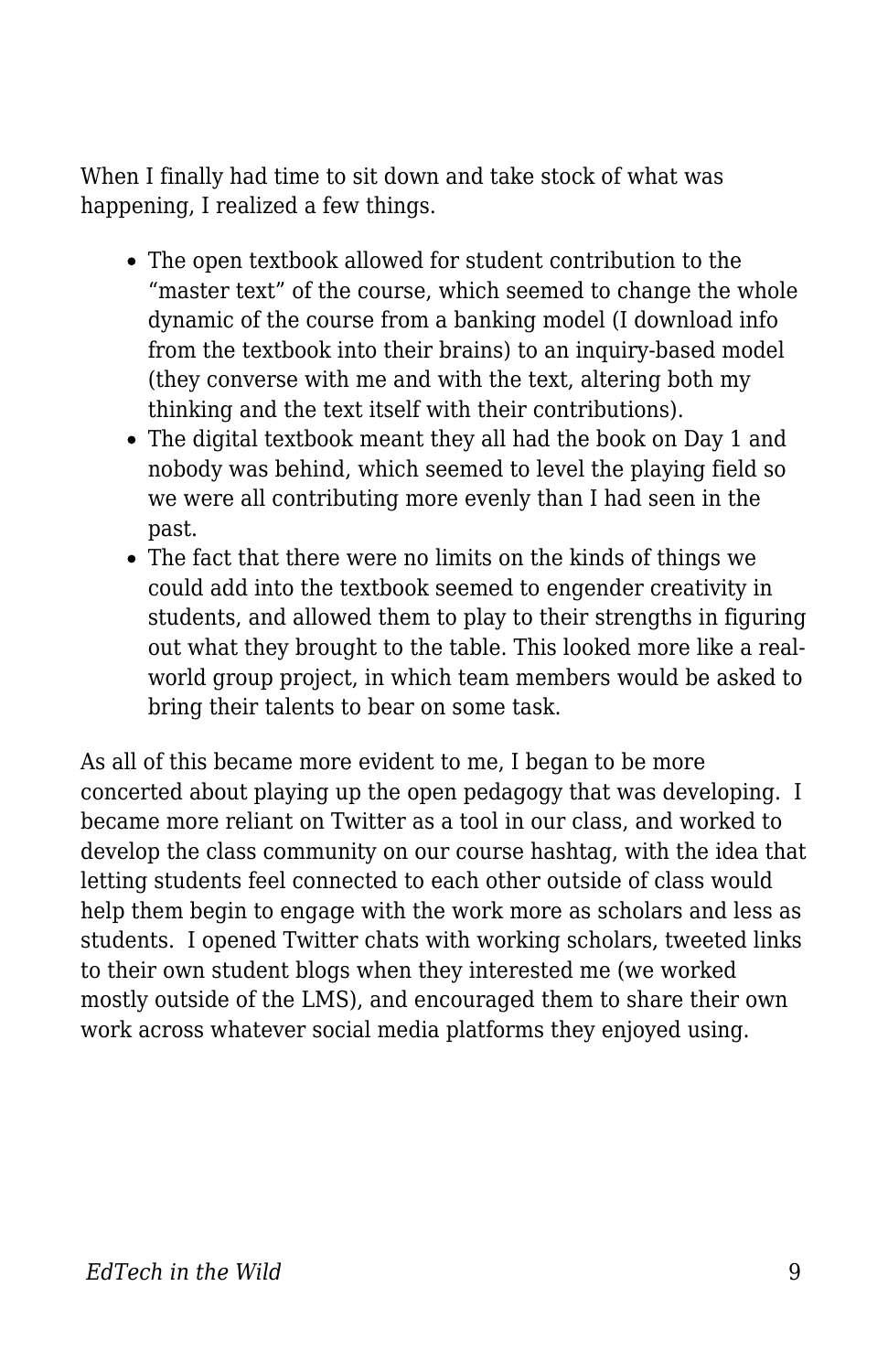

I also realized that my course was basically functioning as a MOOC (minus the "massive"–maybe it was a PMOOC: "Potentially Massive Open Online Course"). The text was free online. The syllabus and all assignments were online. The annotation system was publicly accessible, and the students were mostly all blogging on public websites that they built. Many class discussions had Twitter chats embedded inside of them, and any of the lectures I gave were livetweeted (pre-Periscope!). While we still had a sense of intimacy and trust in our classroom, it seemed to liven everything up to connect our work as scholars of history and literature to larger communities outside of that classroom.

Now I want to pause for a second and get off the hype-mobile that I have been riding so far in this post. While it's true that the creation of the open textbook absolutely transformed my teaching and my pedagogy, and while it is true that an open textbook has much more to offer faculty and students than cost-savings, it is not true that the open textbook is magic. For every affordance it offered, my open textbook also revealed serious pitfalls, barriers, and challenges that I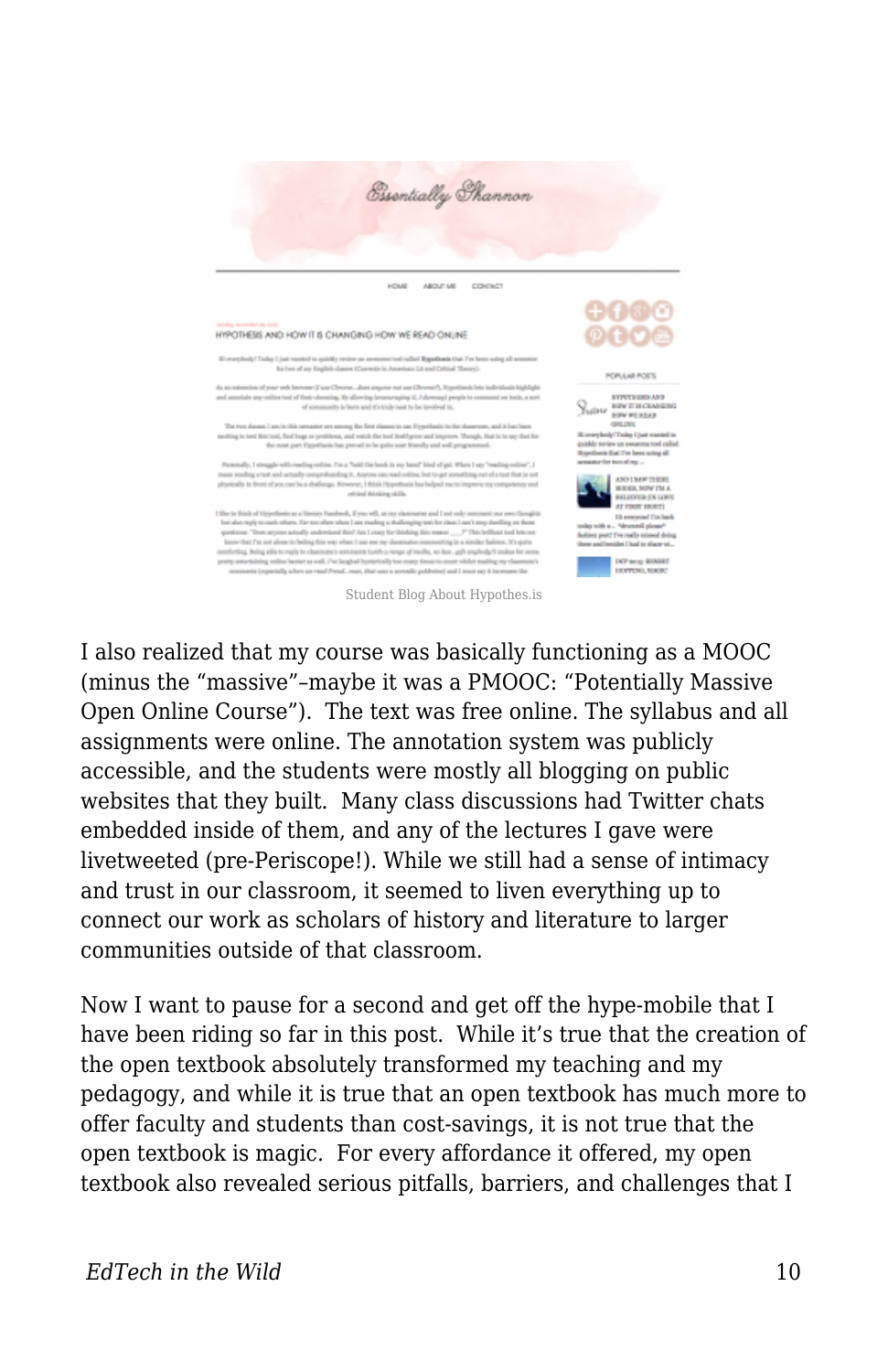am still working out. Here are a few of them, which I hope to tease out more thoroughly in my work over the next year or so:

- If OER is free, what hidden costs exist in using it that still hinder student access to education? For example, at my institution, 94% of students come to school with a laptop, which mostly means that my university wasn't too worried about providing laptops for students because (as one colleague told me) "they all have them." But *all* meant that in my 25-student classes, there were regularly 1-2 student(s) who didn't have a machine. In order to do what I wanted to do with the digital textbook and the connected learning, I had to first work to get a laptop rental program installed in my library to ensure that my students all had access to hardware. I also had to spend a LOT of time going through each step of basic tech set-up. Because the ["digital native" \[https://edtechbooks.org/-qxb\]](http://www.ecdl.org/digitalnativefallacy) concept is [\(still a\) \[https://edtechbooks.org/-SpE\]](http://jolt.merlot.org/vol7no4/koutropoulos_1211.htm) fallacy, and because my institution does not fully cover basic [electracy](https://en.wikipedia.org/wiki/Electracy) [\[https://edtechbooks.org/-nzka\]](https://en.wikipedia.org/wiki/Electracy) (I just learned that word from [Gardner Campbell \[https://edtechbooks.org/-sLN\]](https://twitter.com/GardnerCampbell/status/732906531990147072) and [Alex Reid](http://alex-reid.net/2016/05/laptops-classrooms-and-matters-of-electrate-concern.html) [\[https://edtechbooks.org/-ESI\]\)](http://alex-reid.net/2016/05/laptops-classrooms-and-matters-of-electrate-concern.html) or digital literacy skills at the introductory level, I couldn't shorthand things like "create a Hypothesis login" without immediately leaving some students behind. While I am all for letting students find their own way through the acquisition of specific tech skills, this self-directed approach to tech learning is something that has to be modeled and facilitated to ensure that students who are newer to technology can participate fully. Bottom line, opening one line of access to a free eBook doesn't erase about a zillion other access issues that you will want to acknowledge honestly and assertively.
- If OER is free, what hidden costs exist in its production? Making these textbooks is taking me a chunk of time in the offseason. Thanks to my salaried position, I feel ok about putting in the overtime, but it's a privilege my colleagues who teach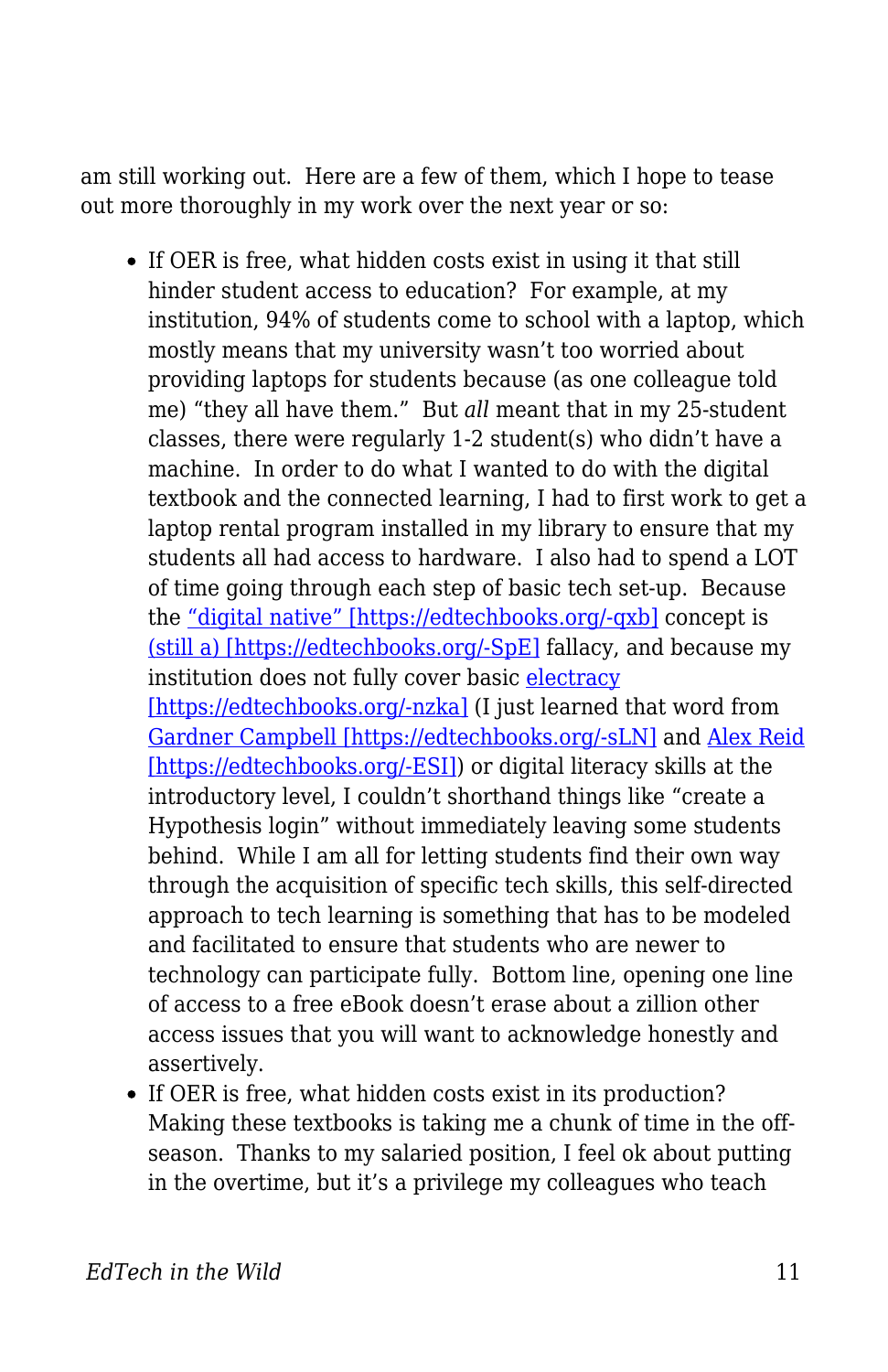under year-to-year part-time non-contracts can't afford. Who should be funding OER creation? Institutions? Students? Forprofit start-ups? How will you invest time in this project without obscuring the true costs of academic labor? Right now, we pass the corruptly high cost of academic publishing onto the backs of academia's most vulnerable members: students. But as OER gains steam, we need to come up with funding models that don't land us back in the same quagmire of exploitation that we were trying to get out of.

Working in public is exciting and enriching, and I have seen my students thrilled by the connections they have made and engaged by the ability to produce work for a larger academic commons. That being said, working in public, and asking students to work in public, is fraught with dangers and challenges. Students need to understand privacy and safety issues (and so do we; in case you haven't had [FERPA](https://twitter.com/actualham/status/726548553317908480) [\[https://edtechbooks.org/-KbF\]](https://twitter.com/actualham/status/726548553317908480)waved in your face recently let me do that for you now). They may not know about trolling or how to respond to it (seriously, we can't even say there is a universally agreed-upon best practice for handling trolling). They may (will) face vicious harassment, racism, sexism, homophobia, and all of the other things that we do a reasonably good job at regulating in our classrooms (maybe?), depending on the kind of work they do or the kind of digital profiles they put forward, purposefully or otherwise. They will put crappy work online sometimes (sometimes they will know it's crappy and sometimes they won't); is that ok? Will it come back to haunt them when they look for a job (we need to take this concern seriously, given the debt they incur to study with us)? What professional risks do I assume when my pedagogy is so fully exposed? And who in the academy can afford to take those risks…and who cannot?

So yeah, that's only three bullet points, but there are so many threads embedded in each of those, I think I will stop there.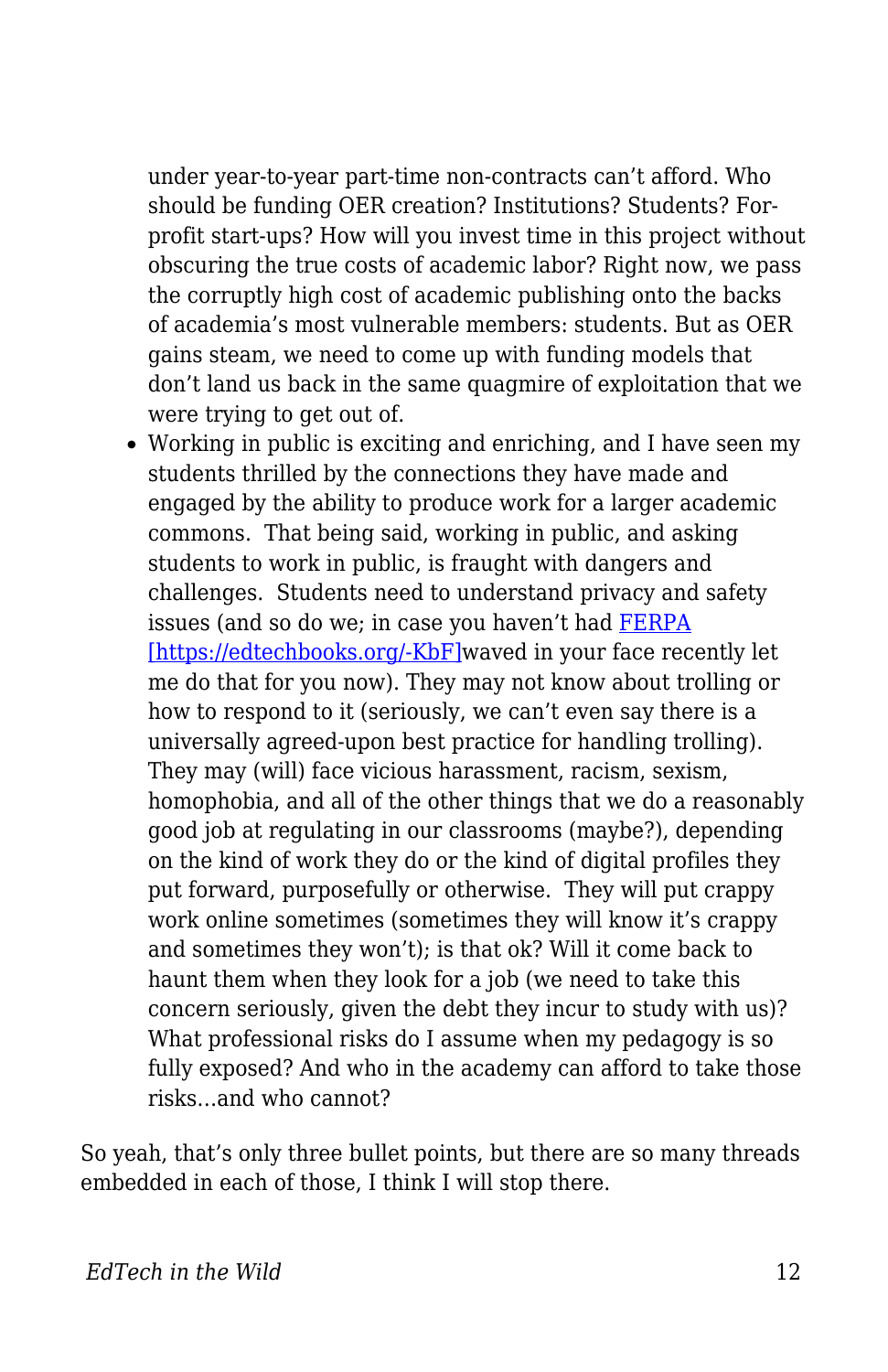Here's the takeaways, for those of you who are first and last paragraph readers:



CCBYNC Canadian Pacific https://flic.kr/p/ey9Qs1

Open textbooks save money, which matters deeply to our students. But they can also create a new relationship between learners and course content, and if teachers choose to acknowledge and enable this, it can have a profound effect on the whole fabric of the course. Jumping into the "open" part of the open textbook means opening our eyes to the real hazards and challenges of connecting our courses to a wider public. I am no expert on any of this, and I welcome feedback and thoughts (and suggestions for further reading) as I start to pick my way through this kind of teaching. My best advice is just to share your experiences and roadblocks with others. Lots of people are promising that "open" is a panacea for everything that ails us in education, and lots of people are rejecting "open" for its failures to deliver on that promise. Both of those positions seem reductive to me. So maybe I'll leave with two questions aimed at opening, rather than closing, the conversation:

- Do you use an open textbook? If so, what's that "open" part doing to/for your course?
- If you want to try incorporating an open textbook into your